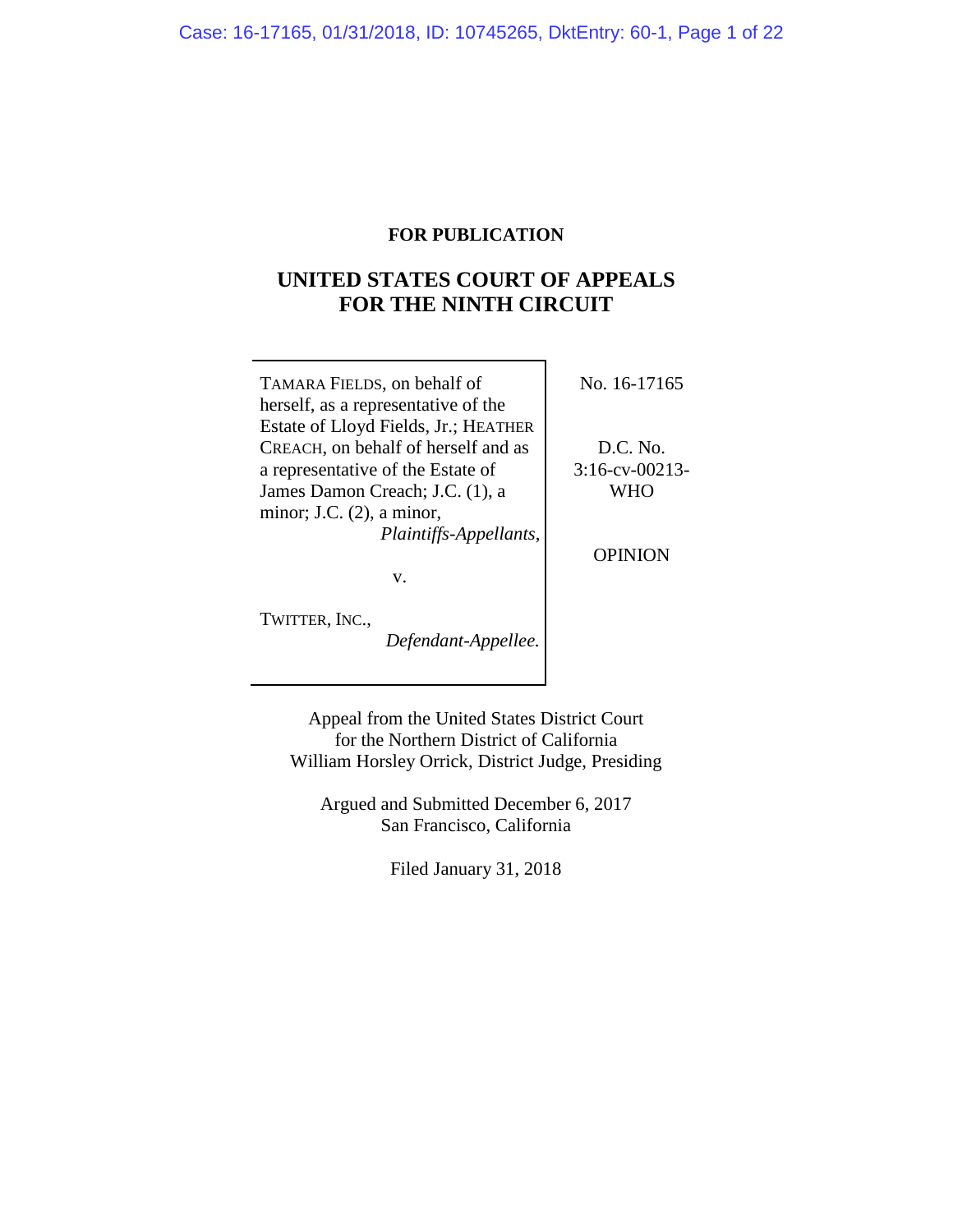# Before: MILAN D. SMITH, JR. and SANDRA S. IKUTA, Circuit Judges, and STEVEN J. MCAULIFFE,**[\\*](#page-1-0)** District Judge.

Opinion by Judge Milan D. Smith, Jr.

# **SUMMARY**[\\*\\*](#page-1-1)

#### **Anti-Terrorism Act**

The panel affirmed the district court's dismissal of an action seeking civil remedies under the Anti-Terrorism Act against Twitter, Inc.

Plaintiffs, whose family members were killed while working as government contractors in Jordan in an attack for which ISIS claimed credit, alleged injury "by reason of" Twitter's knowing provision of material support to ISIS.

The panel affirmed the district court's holding that plaintiffs failed to adequately plead proximate causation because, to satisfy the ATA's "by reason of" requirement, a plaintiff must show at least some direct relationship between the injuries that he or she suffered and the defendant's acts.

**<sup>\*</sup>** The Honorable Steven J. McAuliffe, Senior United States District Judge for the District of New Hampshire, sitting by designation.

<span id="page-1-1"></span><span id="page-1-0"></span>**<sup>\*\*</sup>** This summary constitutes no part of the opinion of the court. It has been prepared by court staff for the convenience of the reader.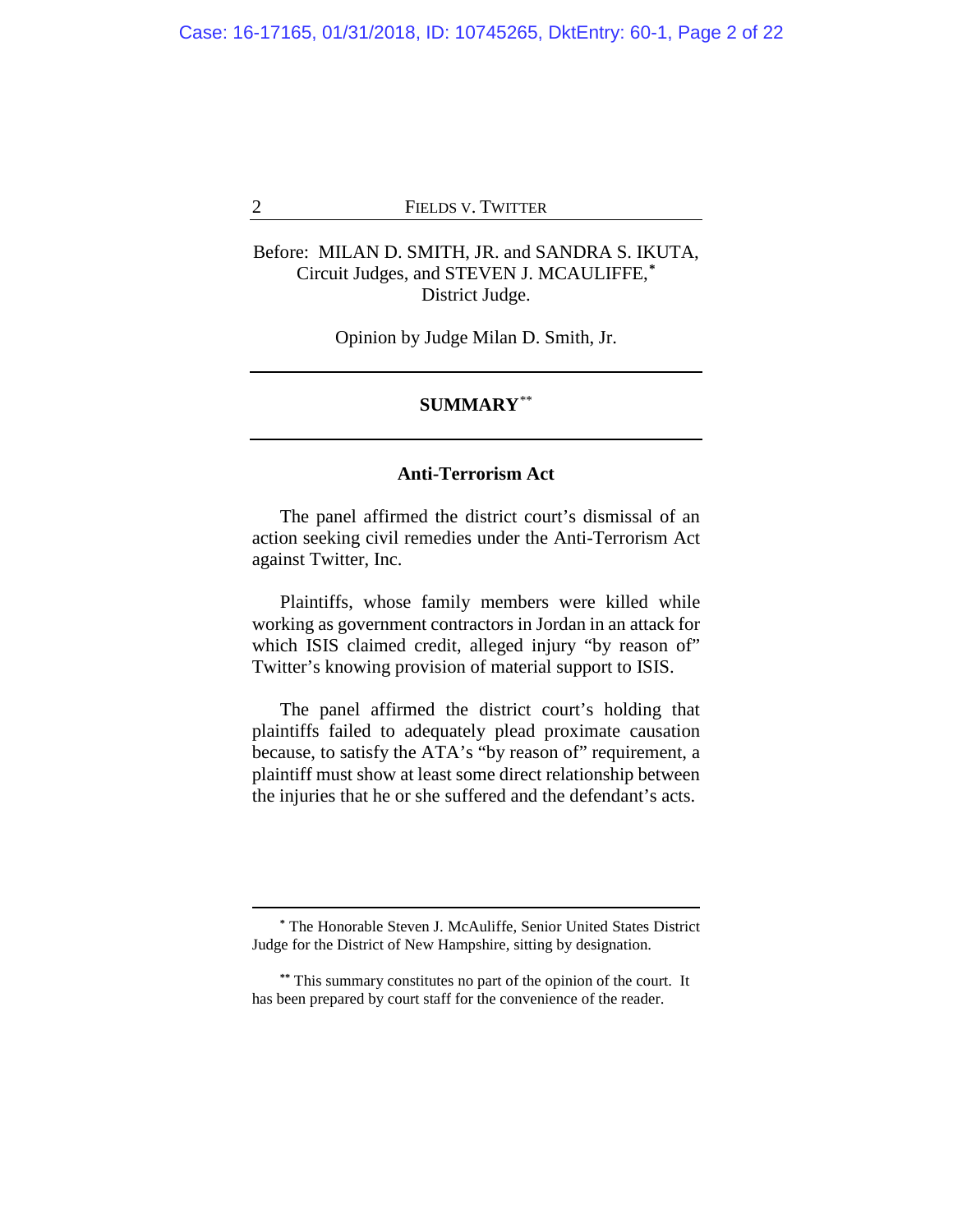The panel declined to reach the district court's additional holding that Twitter's liability was precluded by § 230 of the Communications Decency Act because plaintiffs' claims sought to treat Twitter as the publisher of ISIS's content.

#### **COUNSEL**

Joshua D. Arisohn (argued), L. Timothy Fisher, and Scott A. Bursor, Bursor & Fisher P.A., Walnut Creek, California, New York, New York, for Plaintiffs-Appellants.

Seth P. Waxman (argued), Patrick J. Carome, and Ari Holtzblatt, Wilmer Cutler Pickering Hale and Dorr LLP, Washington, D.C.; Mark D. Flanagan, Wilmer Cutler Pickering Hale and Dorr LLP, Palo Alto, California; for Defendant-Appellee.

Aaron Mackey, Jamie Williams, and Sophia Cope, Electronic Frontier Foundation, San Francisco, California, for Amici Curiae Electronic Frontier Foundation and Center for Democracy & Technology.

Sonali D. Maitra, Durie Tangri LLP, San Francisco, California, for Amicus Curiae Internet Association.

Catherine R. Gellis, Sausalito, California, for Amicus Curiae Floor 64 Inc. DBA The Copia Institute.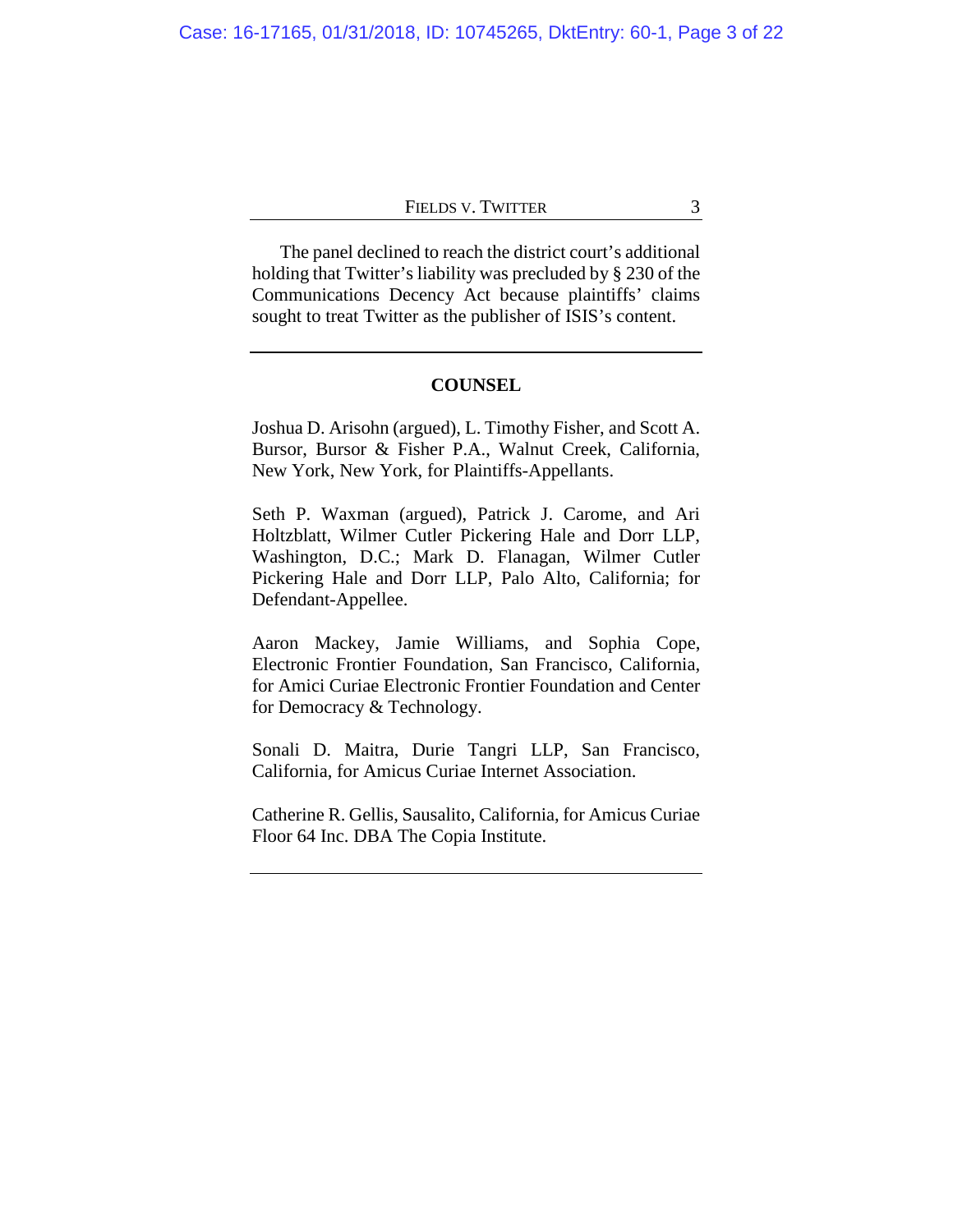#### **OPINION**

M. SMITH, Circuit Judge:

After Lloyd "Carl" Fields, Jr., and James Damon Creach were killed while working as government contractors in Jordan in an attack for which ISIS claimed credit, Plaintiffs-Appellants sued Defendant-Appellee Twitter, Inc. (Twitter) pursuant to 18 U.S.C. § 2333(a), the civil remedies provision of the Anti-Terrorism Act (ATA), alleging that they were injured "by reason of" Twitter's knowing provision of material support to ISIS. Twitter moved to dismiss the case, and its motion was granted. The district court held that Plaintiffs-Appellants had failed to plead that they were injured "by reason of" Twitter's conduct. The district court also ruled that Twitter's liability was precluded by § 230 of the Communications Decency Act (CDA), 47 U.S.C. § 230(b), because Plaintiffs-Appellants' claims sought to treat Twitter as the publisher of ISIS's content. Plaintiffs-Appellants have appealed both holdings. We affirm on the ground that Plaintiffs-Appellants have failed to adequately plead proximate causation.

# **FACTUAL AND PROCEDURAL BACKGROUND**

# **I. The Deaths of Lloyd "Carl" Fields, Jr., and James Damon Creach**

Plaintiffs-Appellants Tamara Fields and Heather Creach brought this lawsuit on behalf of themselves and as representatives of the estates of their husbands, Lloyd "Carl" Fields, Jr. (Fields), and James Damon Creach (Creach), respectively. They are joined as Plaintiffs-Appellants by J.C. (1) and J.C. (2), Creach's two minor sons, who are represented by their common legal guardian, Heather Creach.All Plaintiffs-Appellants are American nationals.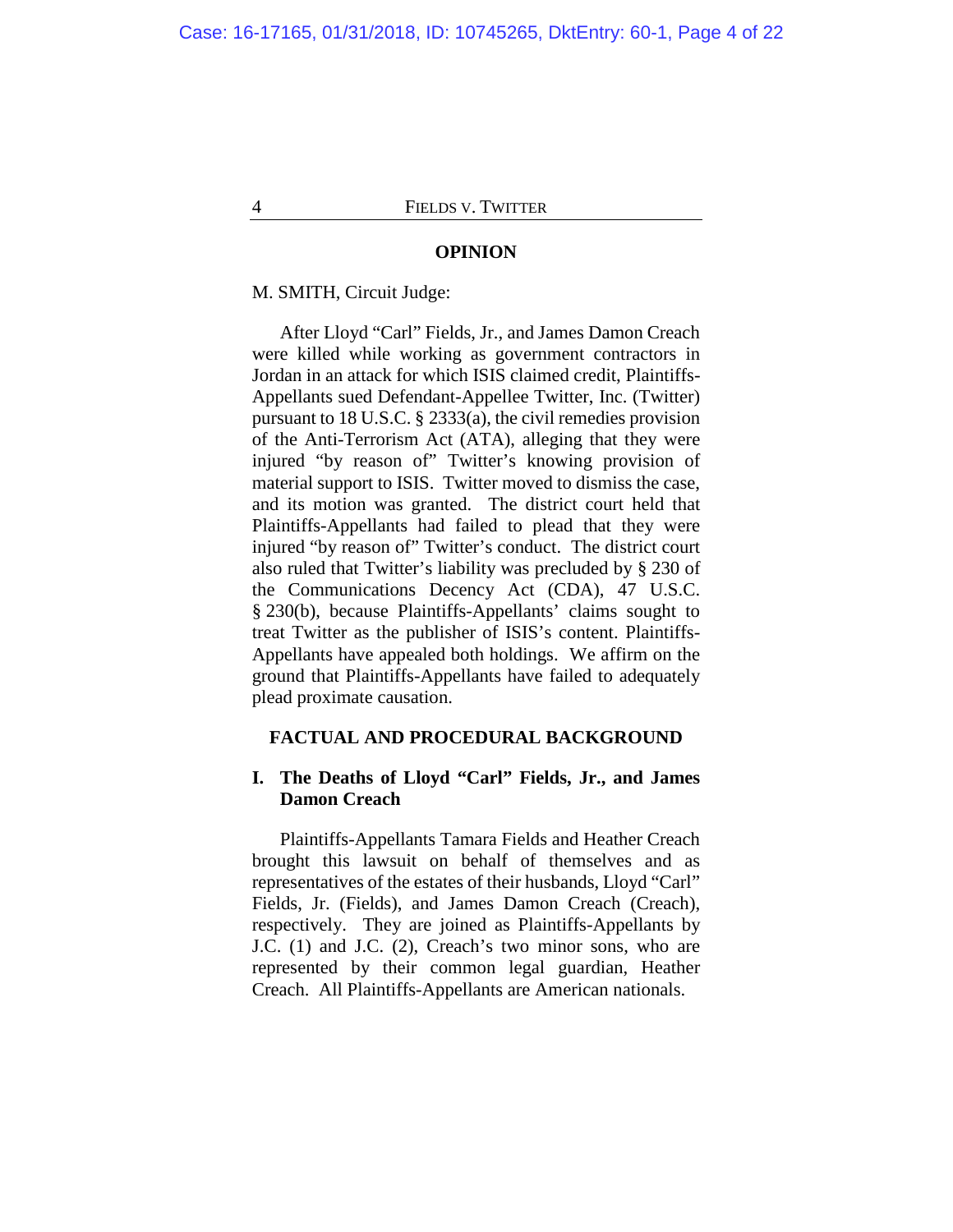This case arises from the tragic deaths of Fields and Creach in Jordan, on November 9, 2015. Fields had "travelled to Jordan on June 12, 2015 as a government contractor through DynCorp International." "Creach [had] arrived in Jordan on October 15, 2015[,] where he was working through the government contractor DECO, Inc." While in Jordan, both men were assigned to work at the International Police Training Center (the IPTC) in southeast Amman, where they "both used their years of experience as police officers to train law enforcement personnel from Jordan, Iraq and the Palestinian Territories in basic police and security skills." Fields "had previously served as a Deputy Sheriff in Calcasieu Parish, Louisiana, and as a police advisor in both Iraq and Afghanistan." Creach "was a graduate of the Virginia Beach Polic[e] Academy, a former police officer in the Virginia Police Department and had trained police officers in Afghanistan, Kenya and other locations."

One of the students at the IPTC was Anwar Abu Zaid (Abu Zaid), a "28-year old Jordanian police captain." "On November 9, 2015, Abu Zaid arrived at [the] IPTC[,] smuggling [in] a Kalashnikov assault rifle with 120 bullets and two handguns in his car." Because he was an officer, he was not searched upon entry. "After the noontime prayer, Abu Zaid shot a truck that was moving through the facility, killing [Creach]. Abu Zaid then entered the facility's cafeteria where he killed an additional four people eating lunch, including [Fields]." Israeli military intelligence ultimately determined that "Abu Zaid was a graduate of al-Mutah University in al-Karak, Jordan where he was part of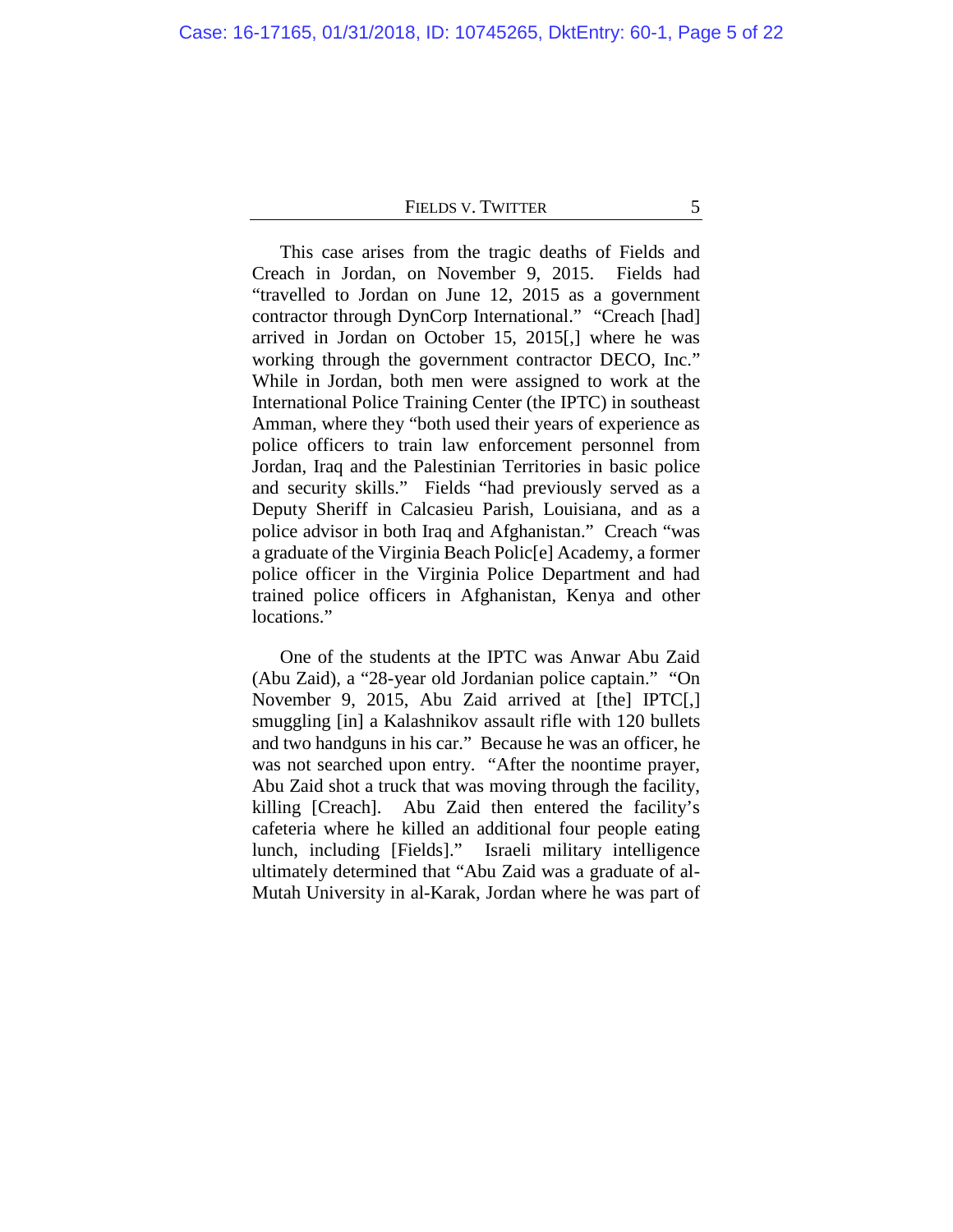a clandestine . . . terror cell" associated with the Islamic State of Iraq and Syria (al-Sham) (ISIS).**[1](#page-5-0)**

**"**ISIS claimed responsibility for the attack in a statement issued through [its] al-Battar Media Foundation: 'Yes . . . we kill the Americans in Amman,' the terror group said." ISIS reiterated the claim in its Dabiq Magazine, Issue 12:

> "And on 9 November 2015, Anwar Abu Zeid — after repenting from his former occupation — attacked the American crusaders and their apostate allies, killing two American crusaders, two Jordanian apostates, and one South African crusader. These are the deeds of those upon the methodology of the revived Khilāfah. They will not let its enemies enjoy rest until enemy blood is spilled in revenge for the religion and the Ummah."

# **II. Twitter's Conduct**

 $\overline{a}$ 

Plaintiffs-Appellants have sued Twitter pursuant to 18 U.S.C. § 2333(a), the ATA's civil remedies provision. Plaintiffs-Appellants accuse Twitter of violating § 2333(a) by knowingly providing material support to ISIS, in violation of 18 U.S.C. § 2339A and 18 U.S.C. § 2339B.**[2](#page-5-1)** Specifically, Plaintiffs-Appellants allege that Twitter (1) provided material support to ISIS, a Foreign Terrorist

**<sup>1</sup>** ISIS is also known as "the Islamic State of Iraq and the Levant," the "Islamic State," "ad-Dawlah al-Islāmiyah fīl-ʿIrāq wash-Shām," and "al-Qaeda in Iraq."

<span id="page-5-1"></span><span id="page-5-0"></span>**<sup>2</sup>** "Material support or resources" is defined statutorily to include, among other things, any "service" and "communications equipment." 18 U.S.C. § 2339A(b); *see also id.* § 2339B(g)(4).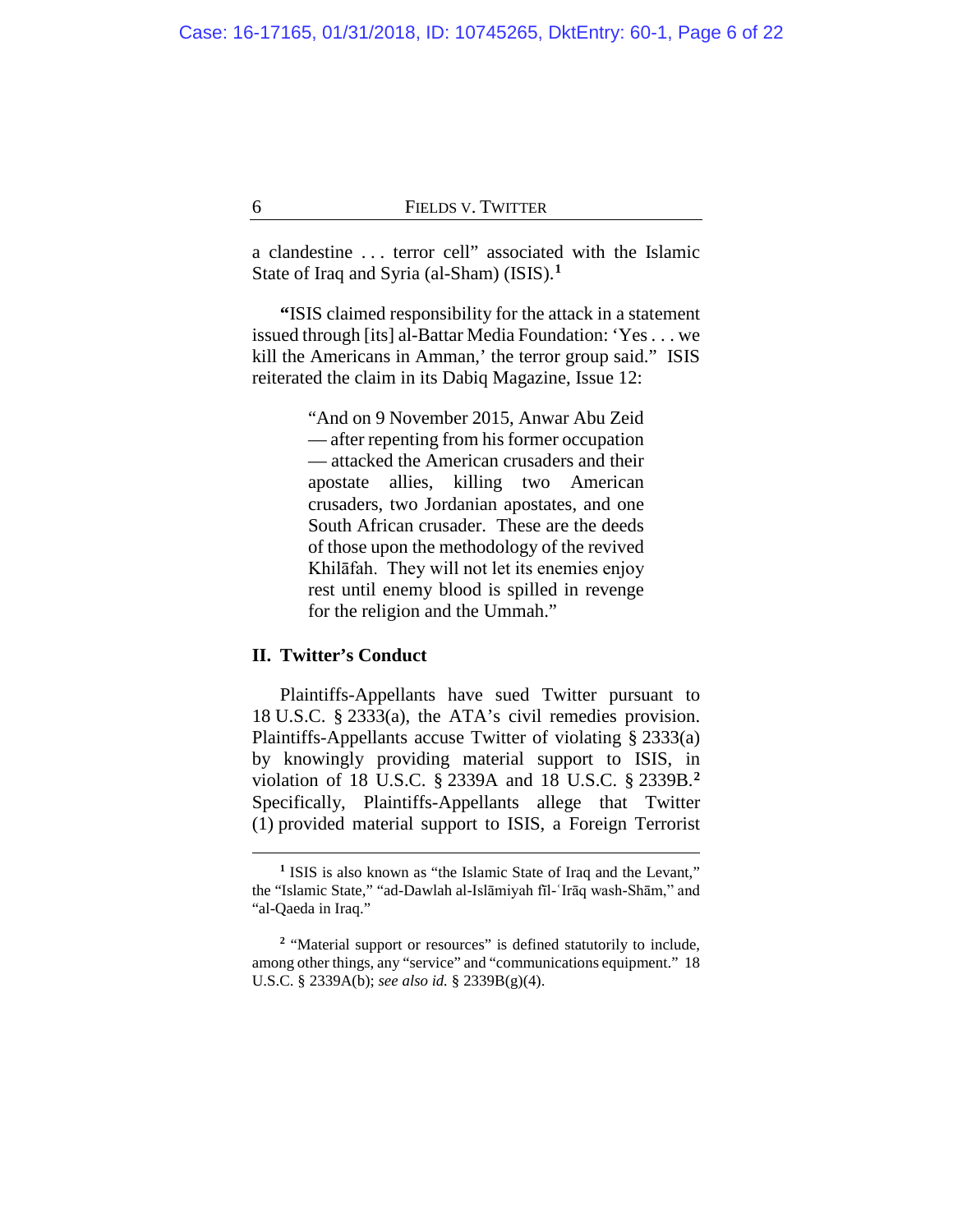Organization (FTO), in the form of Twitter accounts and direct-messaging services, (2) did so knowingly and recklessly, and (3) thereby proximately caused Plaintiffs-Appellants' injuries.

These allegations are segregated into three sections of Plaintiffs-Appellants' Second Amended Complaint (SAC). First, in support of their material-support allegation, Plaintiffs-Appellants claim that Twitter has provided ISIS with Twitter accounts.Plaintiffs-Appellants identify three examples of ISIS-affiliated Twitter accounts with large numbers of followers, which constitute a fraction of the "estimated 70,000 Twitter accounts, at least 79 of which were 'official,'" that ISIS had as of December 2014. Plaintiffs-Appellants contend that "[s]ince 2010, Twitter has provided ISIS with dozens of accounts on its social network," and until recently did nothing while "the number of ISIS accounts on Twitter grew at an astonishing rate."

Second, in support of their scienter allegation, Plaintiffs-Appellants assert that ISIS is a well-known FTO that openly uses Twitter. Plaintiffs-Appellants claim that "[t]he United Nations and international NGOs have condemned ISIS for war crimes and ethnic cleansing," and that the United States designated ISIS an FTO on December 17, 2004. Plaintiffs-Appellants also provide numerous examples of media reports documenting ISIS's Twitter usage, which reports have prompted many government officials and technology experts to urge Twitter to be more aggressive in combating terrorism. Only recently has Twitter responded by changing its rules to prohibit threats of violence or terrorism and terrorism promotion, and by suspending terrorismpromoting accounts.

Third, in support of their causation allegation, Plaintiffs-Appellants allege ways in which ISIS uses Twitter.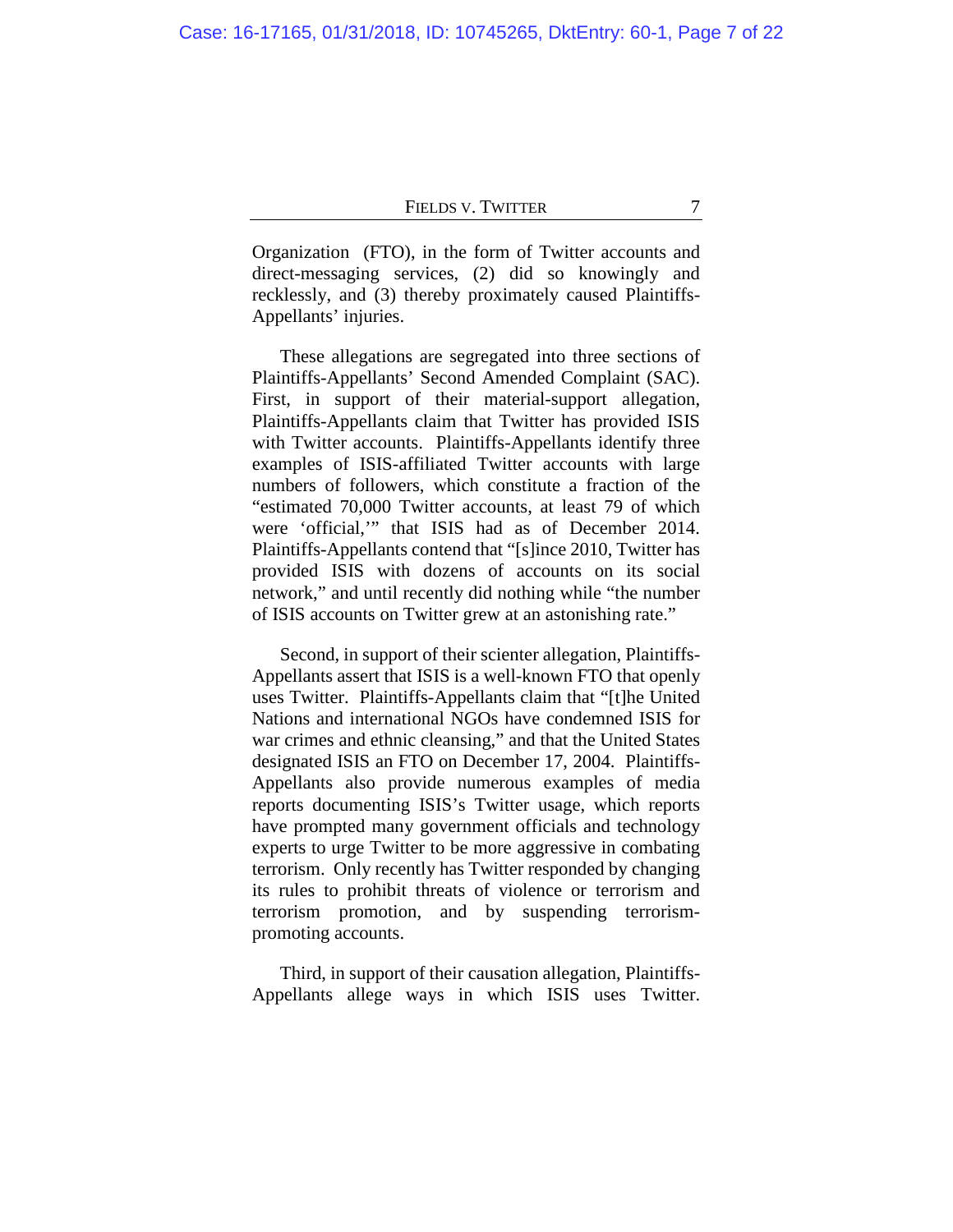Plaintiffs-Appellants indicate that ISIS uses Twitter's Direct Messaging feature to communicate with potential recruits and "for fundraising and operational purposes." They assert that ISIS also uses Twitter to recruit more publicly, by posting "instructional guidelines and promotional videos, referred to as 'mujatweets.'" Plaintiffs-Appellants also claim that within the year preceding August 2016 alone, Twitter allowed ISIS to attract "more than 30,000 foreign recruits," and that ISIS uses Twitter to fundraise and to "spread propaganda and incite fear by posting graphic photos and videos of its terrorist feats."

# **III. Prior Proceedings**

Plaintiffs-Appellants filed their complaint on January 13, 2016. After Twitter filed its first motion to dismiss on March 10, 2016, Plaintiffs-Appellants filed an Amended Complaint on March 24, 2016. Twitter again moved to dismiss on April 6, 2016, and its motion was granted with leave to amend on August 10, 2016. Plaintiffs-Appellants filed the SAC on August 30, 2016, and Twitter filed a motion to dismiss it on September 13, 2016. The motion was granted with prejudice on November 18, 2016, and a final judgment was entered. This appeal timely followed.

#### **STANDARD OF REVIEW**

"We review de novo the district court's grant of a motion to dismiss under Rule 12(b)(6), accepting all factual allegations in the complaint as true and construing them in the light most favorable to the nonmoving party." *Campidoglio LLC v. Wells Fargo & Co.*, 870 F.3d 963, 970 (9th Cir. 2017) (quoting *Skilstaf, Inc. v. CVS Caremark Corp.*, 669 F.3d 1005, 1014 (9th Cir. 2012)). "We also review de novo questions of statutory interpretation." *Doe v. Internet Brands, Inc.*, 824 F.3d 846, 850 (9th Cir. 2016).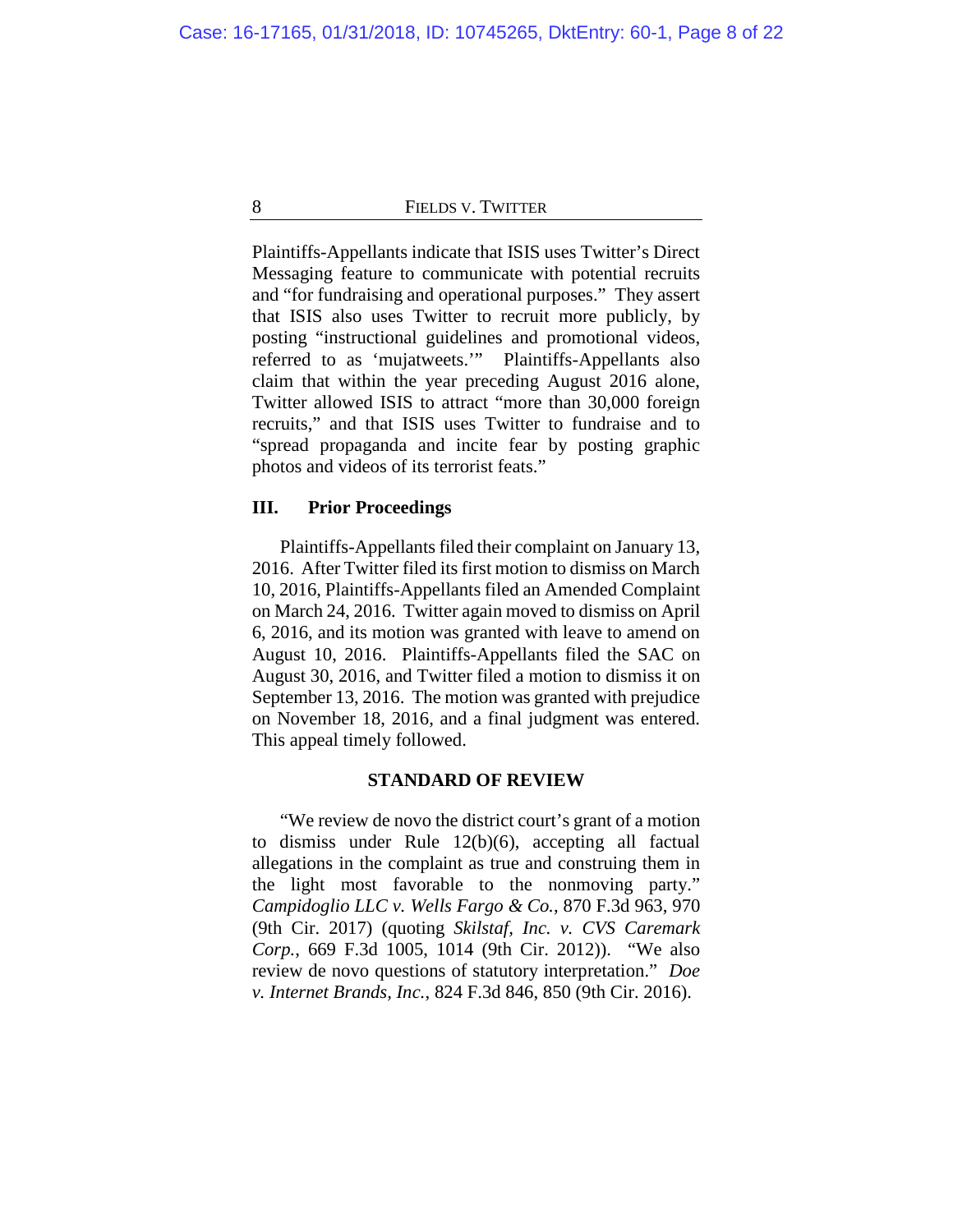#### **ANALYSIS**

#### **I. The ATA's Proximate Causation Requirement**

The civil remedies section of the ATA allows any United States national "injured in his or her person, property, or business by reason of an act of international terrorism, or his or her estate, survivors, or heirs," to sue in federal court and recover treble damages and attorney's fees. 18 U.S.C. § 2333(a).**[3](#page-8-0)**

The ATA also contains criminal provisions, the violation of which can provide the basis for a cause of action under § 2333(a). As relevant here, § 2339A prohibits the provision of "material support or resources" by anyone "knowing or intending that they are to be used in preparation for, or in carrying out" any of several enumerated crimes. 18 U.S.C. § 2339A. Section 2339B prohibits the knowing provision of "material support or resources to a foreign terrorist organization." *Id.* § 2339B(a)(1).

Plaintiffs-Appellants allege that Twitter violated both § 2339A and § 2339B when it knowingly provided Twitter

<span id="page-8-0"></span>**<sup>3</sup>** The term "international terrorism" is statutorily defined to include activities occurring abroad that "(A) involve violent acts or acts dangerous to human life that are a violation of the criminal laws of the United States or of any State" and " $(B)$  appear to be intended — (i) to intimidate or coerce a civilian population; (ii) to influence the policy of a government by intimidation or coercion; or (iii) to affect the conduct of a government by mass destruction, assassination, or kidnapping . . . ." 18 U.S.C. § 2331(1). Twitter does not argue that its acts do not qualify as "international terrorism" under this definition — indeed, Twitter mentions this issue only in a footnote of its brief. Therefore, we do not address it. For purposes of this appeal, we assume, *arguendo,* that the SAC pleads properly the ATA's "international terrorism" element.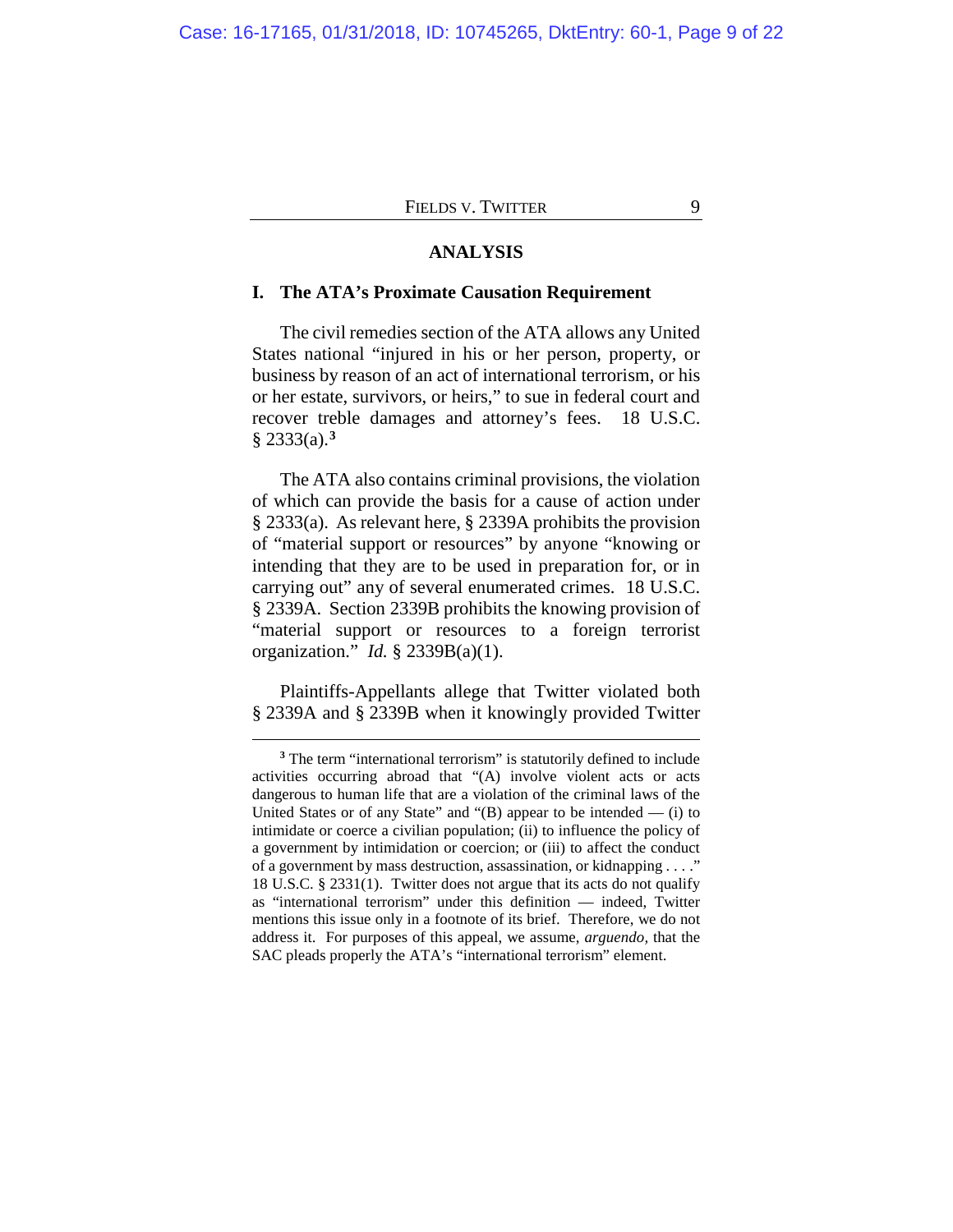accounts and its Direct Messaging services to ISIS, and is therefore liable under  $\S$  2333(a). Twitter argues that Plaintiffs-Appellants have failed to show that they were injured "by reason of" its alleged acts, as is required for liability under that section.

The gravamen of the parties' disagreement is the scope of the ATA's "by reason of" requirement. Appropriately, the parties do not dispute that the ATA's "by reason of" language requires a showing of proximate causation. Rather, they disagree concerning what such a showing entails.**[4](#page-9-0)** Plaintiffs-Appellants contend that proximate causation is established under the ATA when a defendant's "acts were a substantial factor in the sequence of responsible causation," and the injury at issue "was reasonably foreseeable or anticipated as a natural consequence." *See Rothstein v. UBS AG*, 708 F.3d 82, 91 (2d Cir. 2013)). Twitter argues that the standard is higher, requiring Plaintiffs-Appellants to show that Twitter's conduct "led directly" to their injuries. The district court declined to decide the question because it concluded that Plaintiffs-Appellants' pleading was insufficient under either standard. We conclude that Twitter has the better of the argument, and hold that to satisfy the ATA's "by reason of" requirement, a plaintiff must show at least some direct relationship between the injuries that he or she suffered and the defendant's acts.

<span id="page-9-0"></span>**<sup>4</sup>** In footnotes in their briefing, the parties suggest that there might be a second dispute regarding the issue of but-for causation. However, because this dispute was not "argued specifically and distinctly" in either party's brief, we do not address it. *Greenwood v. F.A.A.*, 28 F.3d 971, 977 (9th Cir. 1994); *see also Rodriguez v. Airborne Express*, 265 F.3d 890, 894 n.2 (9th Cir. 2001).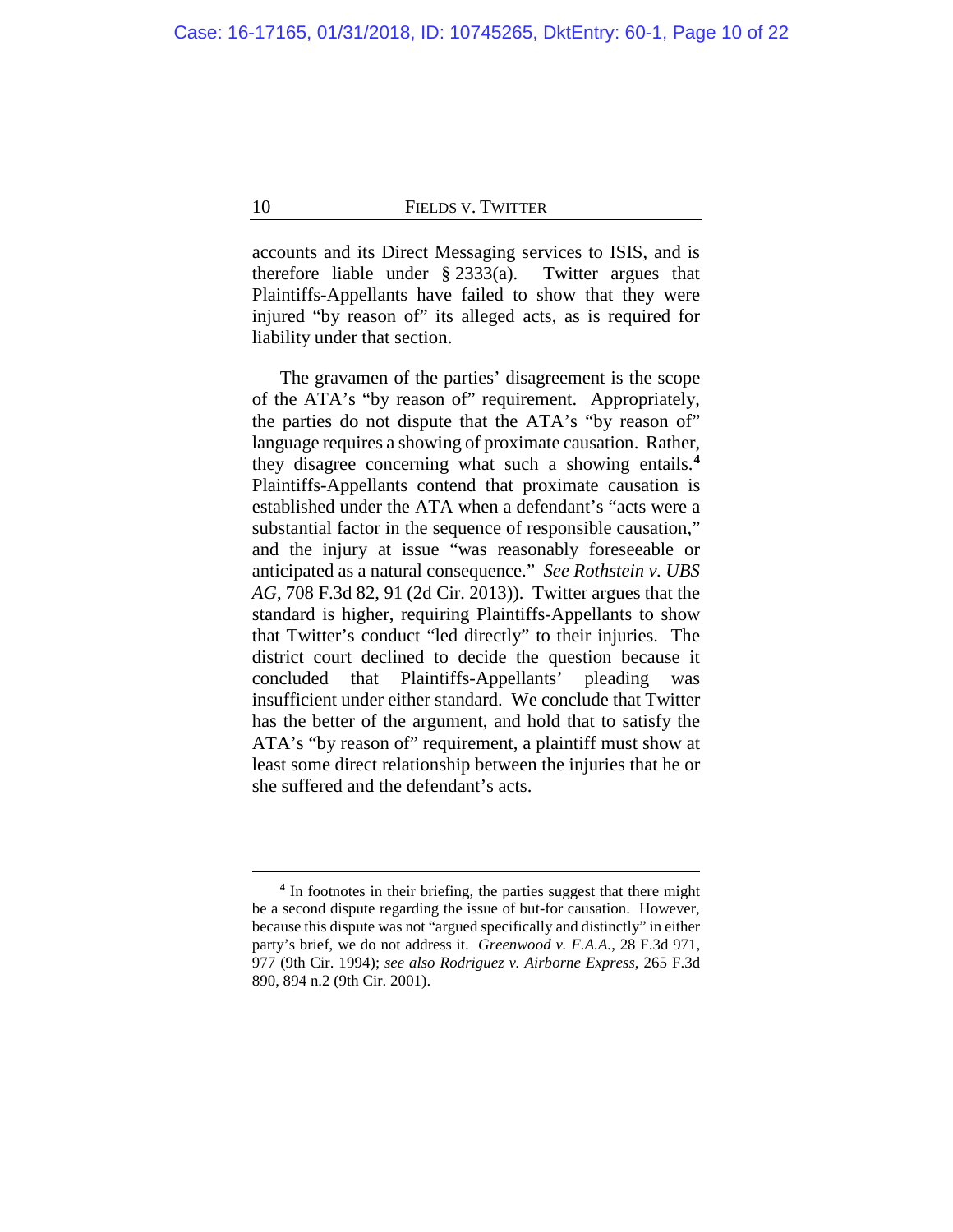# **A. The ATA's "By Reason Of" Language**

We undertake our construction of the ATA's "by reason of" provision against the backdrop of two key assumptions mandated by the Supreme Court: First, we assume that Congress is familiar with the "'well established principle of the common law that in all cases of loss, we are to attribute it to the proximate cause, and not to any remote cause . . . and does not mean to displace it *sub silentio*' in federal causes of action." *Bank of Am. Corp. v. City of Miami*, 137 S. Ct. 1296, 1305 (2017) (alteration omitted) (quoting *Lexmark Int'l, Inc. v. Static Control Components, Inc.*, 134 S. Ct. 1377, 1390 (2014)); *see also Rothstein*, 708 F.3d at 95 ("[I]f, in creating civil liability through § 2333, Congress had intended to allow recovery upon a showing lower than proximate cause, we think it either would have so stated expressly or would at least have chosen language that had not commonly been interpreted to require proximate cause for the prior 100 years."). Second, we assume that because Congress has used "the same words" — "by reason of" — in the ATA as it used previously in the Sherman, Clayton, and Racketeer Influenced and Corrupt Organizations (RICO) Acts, Congress intended these words to "have the same meaning that courts had already given them" in those contexts. *Holmes v. Sec. Inv'r Prot. Corp.*, 503 U.S. 258, 268 (1992).**[5](#page-10-0)**

<span id="page-10-0"></span>**<sup>5</sup>** All four statutes use near identical language to create a private right of action. *Compare* Sherman Act, ch. 647, § 7, 26 Stat. 209, 210 (1890) (permitting "[a]ny person who shall be injured in his business or property by any other person or corporation by reason of anything forbidden or declared to be unlawful by this act" to sue in federal court and recover treble damages and attorney's fees), *with* 15 U.S.C. § 15(a) (the Clayton Act) (permitting "any person who shall be injured in his business or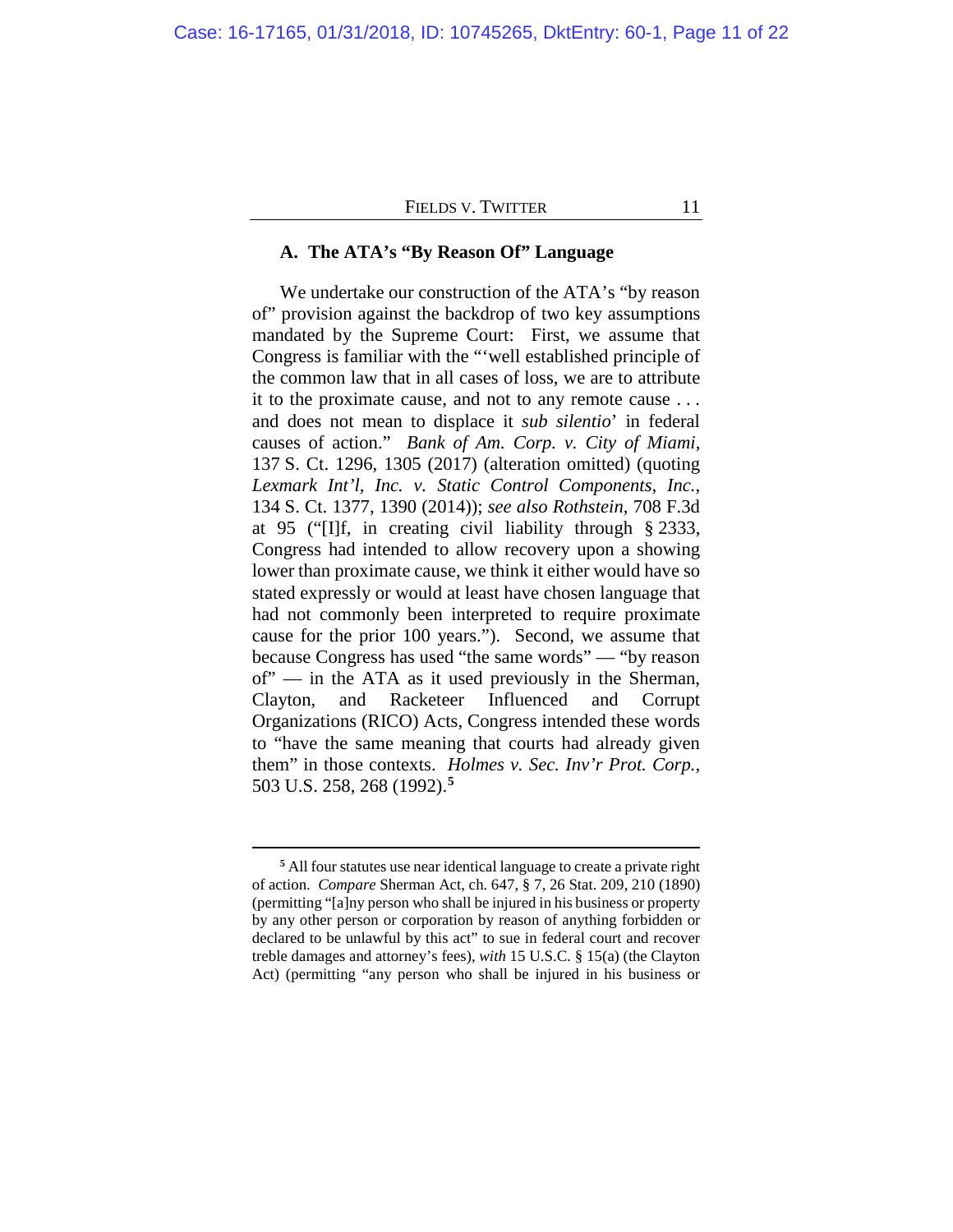In light of these assumptions, we understand that the phrase "by reason of" connotes some degree of directness. We begin our construction of the statutory language with the Court's decision in *Holmes v. Securities Investor Protection Corporation*, 503 U.S. 258 (1992). In that case, the Court was charged with interpreting the "by reason of" language that Congress had included in the civil RICO statute. *Id.* at 265–70. To do so, the Court looked first to the history of the language as used in the Sherman and Clayton Acts, and determined that a longstanding, central element of proximate causation in the Clayton Act context was "some direct relation between the injury asserted and the injurious conduct alleged." *Id.* at 268. The Court reasoned that courts coalesced around this directness requirement because not requiring "some direct relation" (1) would make it more difficult to determine the amount of damages "attributable to the violation, as distinct from other, independent factors"; (2) would force courts to develop complicated damagesapportionment rules to avoid multiple recoveries; and (3) would create these difficulties needlessly, because requiring some direct relation would never prevent directly injured victims from utilizing the law. *Id.* at 268–70. The Court then held that "these reasons appl[ied] with equal force to suits" brought under the civil RICO provision, *id.* at 270, and convinced the Court to hold that civil RICO liability required a showing of "some direct relation between the injury asserted and the injurious conduct alleged," *id.* at 268.

property by reason of anything forbidden in the antitrust laws" to sue in federal court and recover treble damages and attorney's fees), *and* 18 U.S.C. § 1964(c) (the RICO Act) (permitting "[a]ny person injured in his business or property by reason of a violation of section 1962" to sue in federal court and recover treble damages and attorney's fees).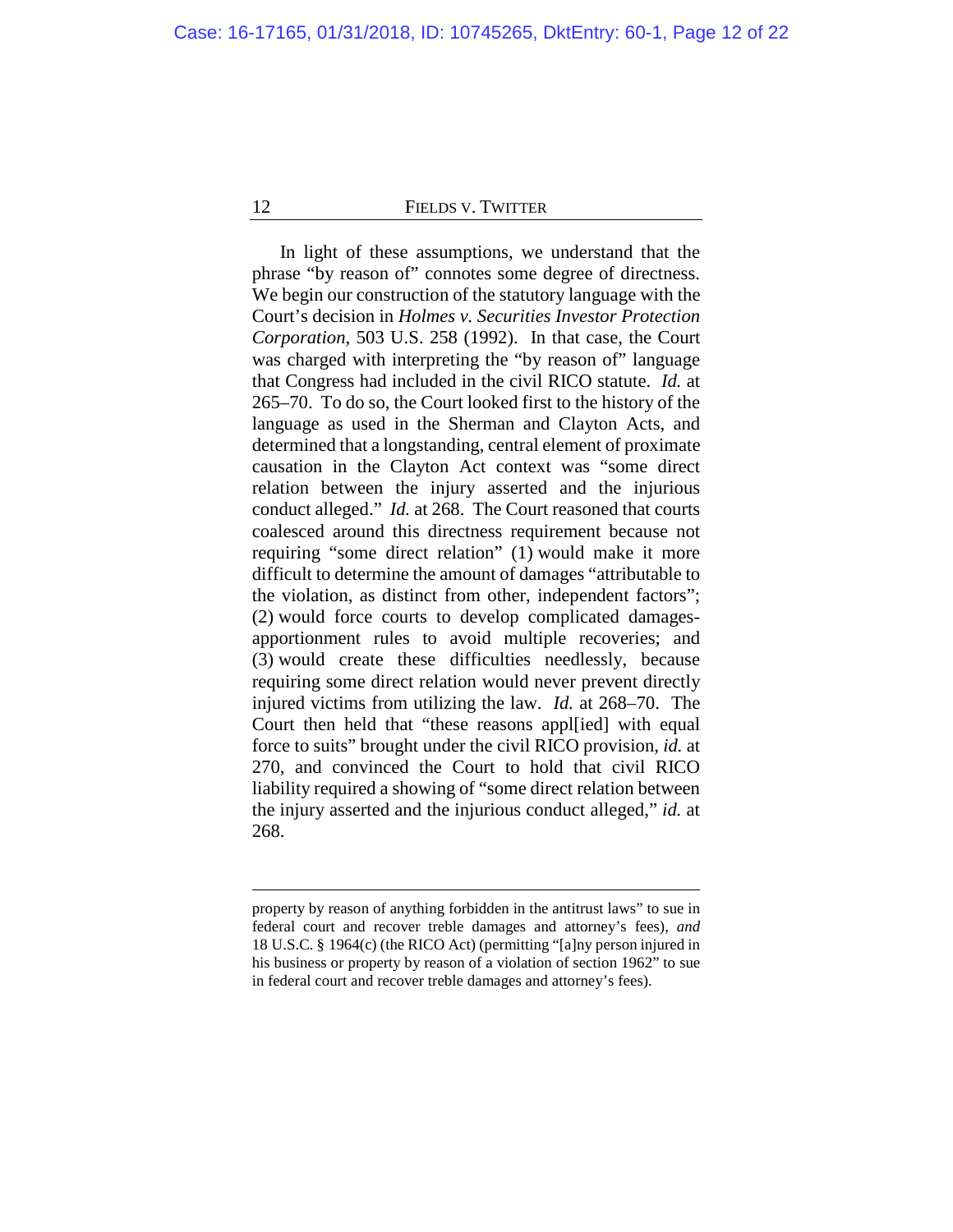Subsequent civil RICO cases affirmed this requirement. In *Anza v. Ideal Steel Supply Corp.*, 547 U.S. 451 (2006), the Court reiterated that "[w]hen a court evaluates a RICO claim for proximate causation, the central question it must ask is whether the alleged violation led directly to the plaintiff's injuries." *Id.* at 461. And in *Hemi Group, LLC v. City of New York*, 559 U.S. 1 (2010), the Court emphasized that a claim would not meet RICO's direct relationship requirement if it required the Court to move beyond the first step in the causal chain. *Id.* at 8–12; *see also Holmes*, 503 U.S. at 271 ("The general tendency of the law, in regard to damages at least, is not to go beyond the first step." (quoting *Associated Gen. Contractors of Cal., Inc. v. Cal. State Council of Carpenters*, 459 U.S. 519, 534 (1983)).

More recently, outside the RICO context, the Court has explored the necessity and scope of the "first step" limitation. Echoing *Holmes*'s three concerns, the Court explained in *Lexmark International* that the first-step limitation was crucial in most cases because "there ordinarily is a 'discontinuity' between the injury to the direct victim and the injury to the indirect victim, so that the latter is not surely attributable to the former (and thus also to the defendant's conduct), but might instead have resulted from 'any number of [other] reasons.'" 134 S. Ct. at 1394 (alteration in original) (quoting *Anza*, 547 U.S. at 458–59). The Court observed that the general purpose of requiring proximate causation is to "bar[] suits for alleged harm that is 'too remote' from the defendant's unlawful conduct," and limit recovery to those cases where "the harm alleged has a sufficiently close connection to the conduct the statute prohibits." *Id.* at 1390.

The ATA presents precisely the risks with which the Court was concerned in *Holmes* and *Lexmark.* On its face,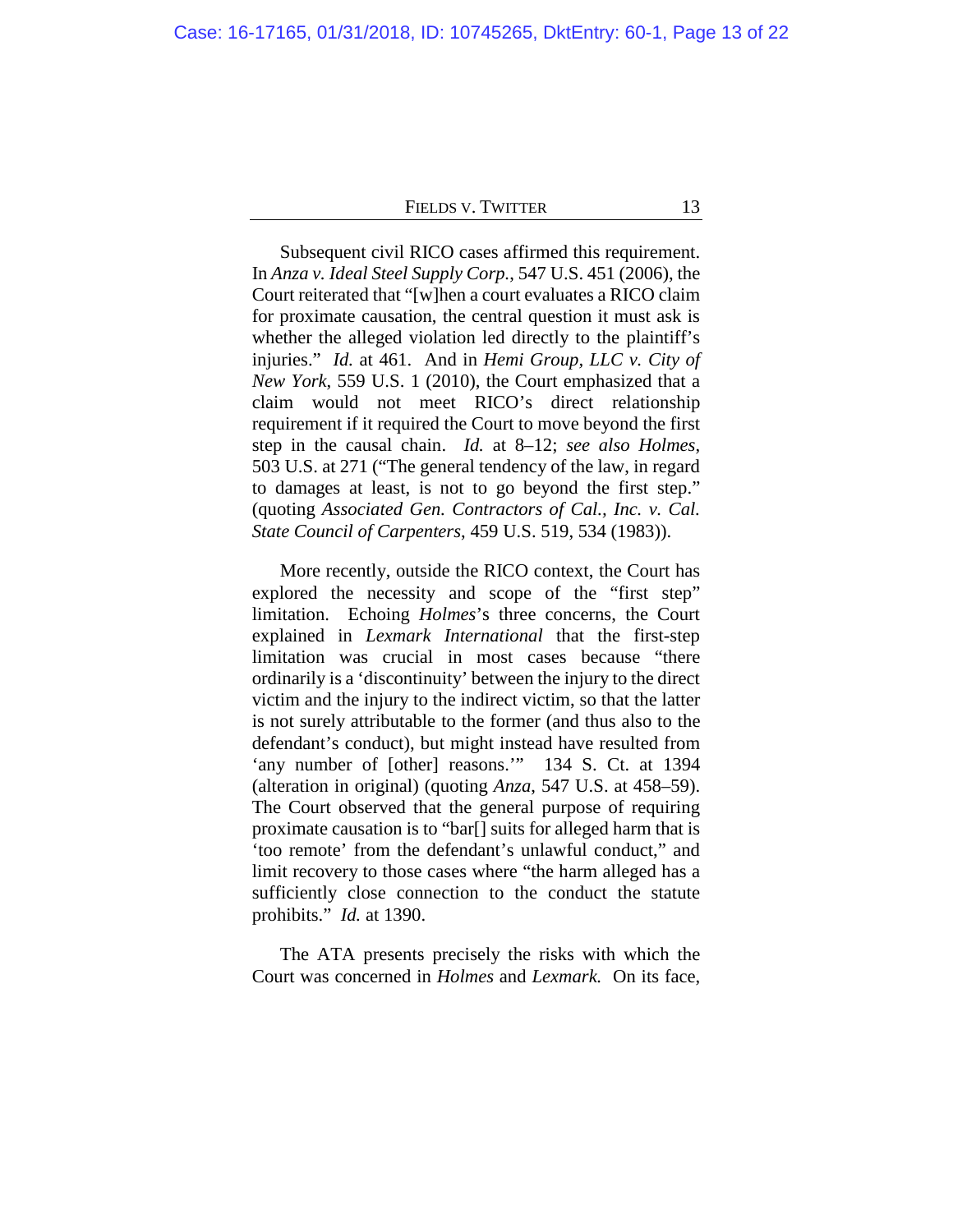the ATA does not limit recovery to those directly injured. Rather, it allows "*[a]ny* national of the United States injured . . . by reason of an act of international terrorism, or his or her estate, survivors, or heirs" to sue in federal court. 18 U.S.C. § 2333(a) (emphasis added). Thus, where an act of international terrorism causes an injury *indirectly*, there is inevitably a "discontinuity" between the injury and the defendant's conduct. *See Lexmark Int'l*, 134 S. Ct. at 1390 (explaining injuries that are "too remote" from a defendant's unlawful conduct "ordinarily" arise where the harm for which recovery is permitted is "purely derivative of 'misfortunes visited upon a third person by the defendant's acts'" (quoting *Holmes*, 503 U.S. at 268)); *see also Linde v. Arab Bank, PLC*, 97 F. Supp. 3d 287, 324 (E.D.N.Y. 2015) ("The tort [that the ATA] condemns is one of secondary action, not primary action. It assumes the existence of a tort by a third party, and then renders the defendant liable for providing support to that third party.").

Accordingly, the same three reasons that compelled the *Holmes* Court to adopt the Clayton Act's "some direct relation" requirement in the RICO context now motivate us to adopt that requirement in the context of the ATA. As relevant here, the conduct the ATA prohibits is the provision of material support to international terrorists. *See* 18 U.S.C. §§ 2333(a), 2339A, 2339B; *see also Bank of Am. Corp.*, 137 S. Ct. at 1305 (2017) (identifying what alleged conduct the FHA prohibited in order to analyze proximate cause). Not requiring that this provision of support have some direct relation to a plaintiff's injuries (1) would make it extremely difficult to attribute damages to the provision of material support as distinct from other intervening factors, (2) would force courts to develop complicated damages-apportionment rules to avoid multiple recoveries, and (3) would create these difficulties needlessly, because victims injured more directly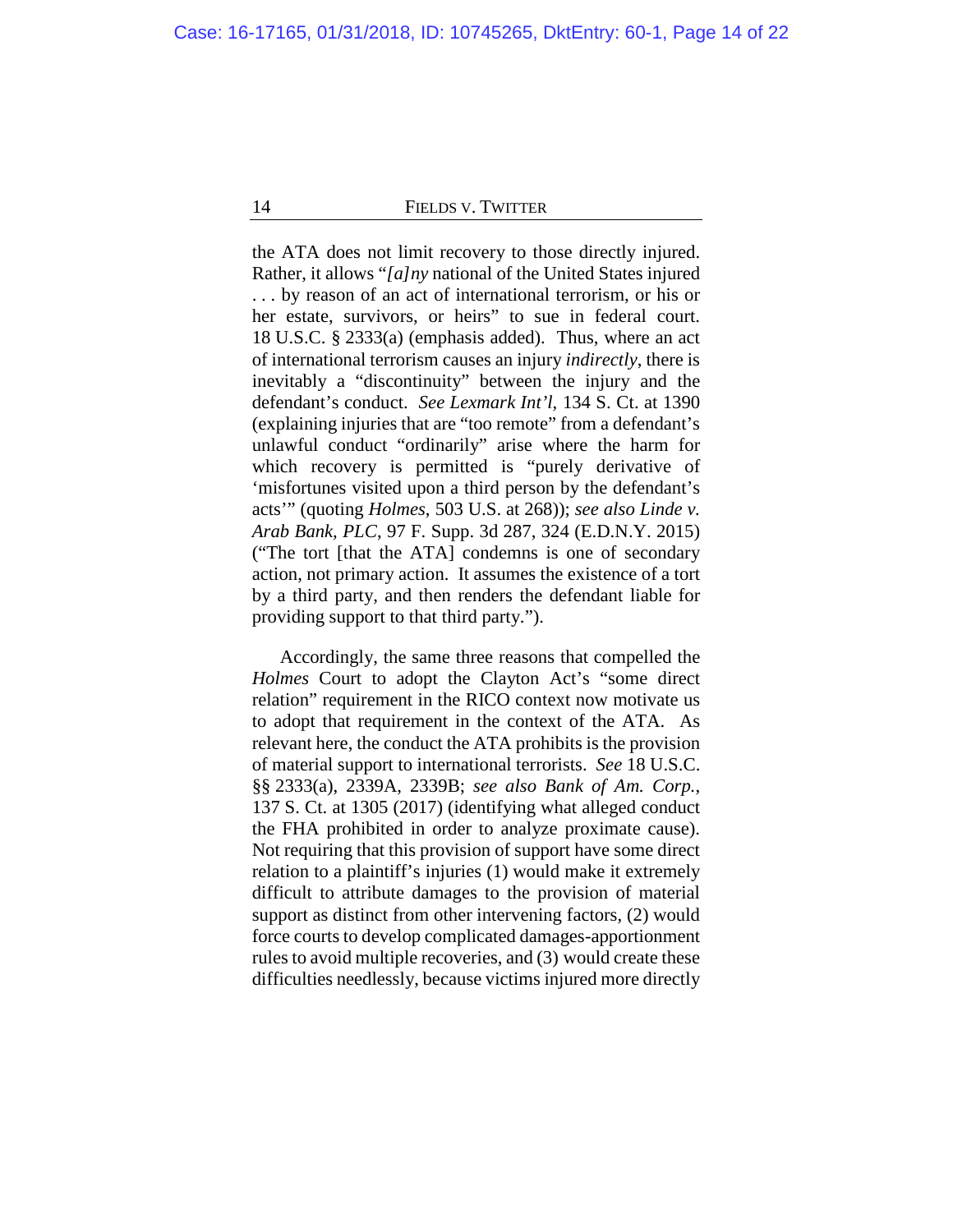by the provision of material support would not be prevented from recovery by a "direct relation" requirement. *See Holmes*, 503 U.S. at 268–70.

#### **B. Plaintiffs-Appellants' Foreseeability Argument**

Plaintiffs-Appellants urge us to break with *Holmes* and its progeny and adopt a different standard for proximate causation. Citing the Second Circuit's decision in *Rothstein*  and the district court decision in *Linde*, Plaintiffs-Appellants argue that "[p]roximate causation is established under the ATA when a defendant's 'acts were a substantial factor in the sequence of responsible causation,' and the injury at issue 'was reasonably foreseeable or anticipated as a natural consequence."

Plaintiffs-Appellants' authorities are neither authoritative nor persuasive. With regard to *Rothstein*, Plaintiffs-Appellants are correct that in distinguishing the traceability requirement of Article III standing from proximate cause in that case, the Second Circuit quoted its own prior observation that

> [c]entral to the notion of proximate cause is the idea that a person is not liable to all those who may have been injured by his conduct, but only to those with respect to whom his *acts were a substantial factor in the sequence of responsible causation* and whose injury was reasonably foreseeable or anticipated as a natural consequence.

708 F.3d at 91 (quoting *Lerner v. Fleet Bank, N.A.*, 318 F.3d 113, 123 (2d Cir. 2003), *as amended* (Apr. 16, 2003)). But the Second Circuit also quoted the Supreme Court's holding in *Anza* that with respect to "proximate causation, the central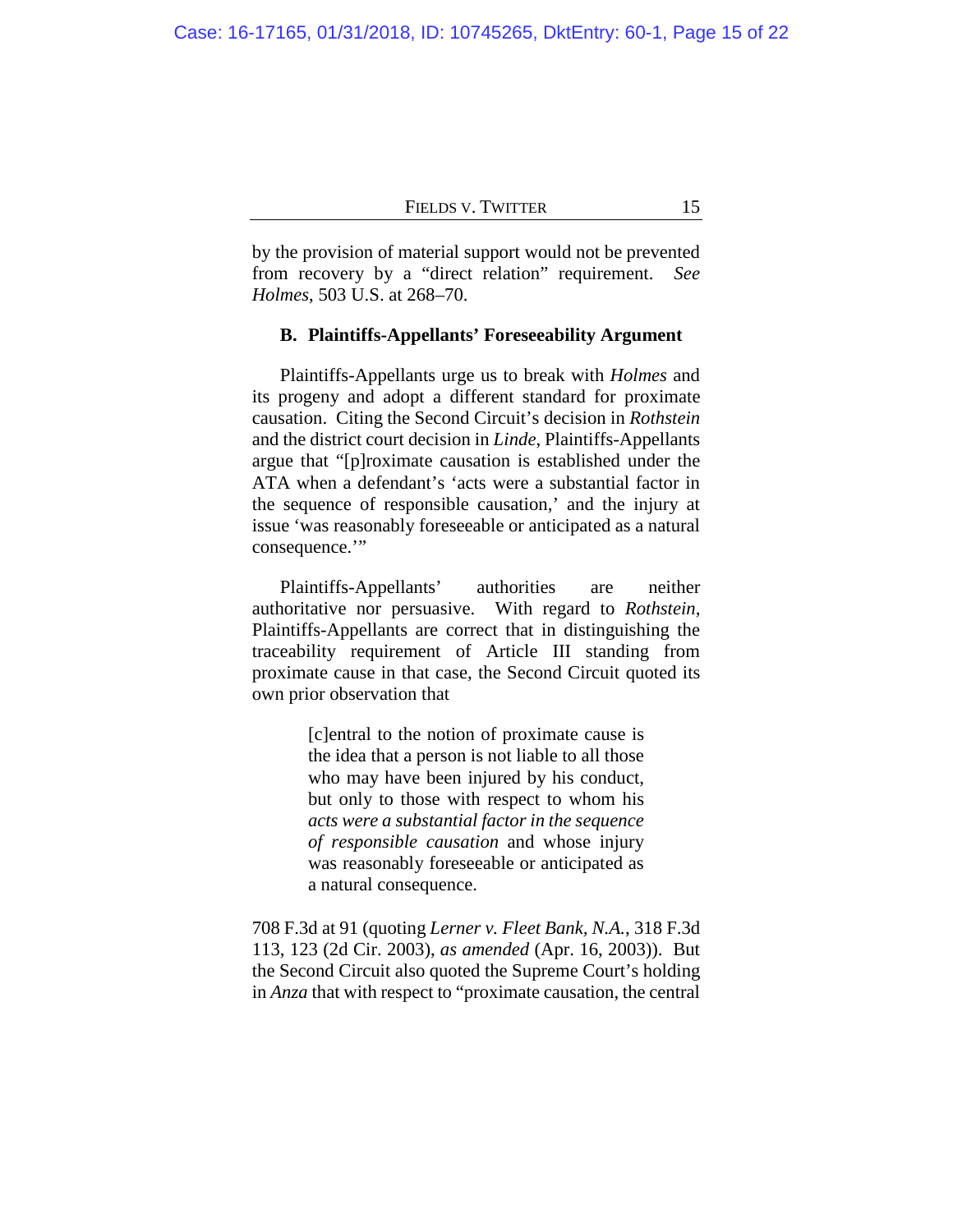question is whether the alleged violation led directly to the plaintiff's injuries," *id.* at 91–92 (alteration omitted) (quoting *Anza*, 547 U.S. at 461), and held that the ATA's "by reason of" language should be interpreted to require a showing of "proximate cause, as the term is ordinarily used," in the Sherman, Clayton, and RICO Act contexts, *id.* at 95. Ultimately, after considering both proximate cause standards, the *Rothstein* court found the plaintiffs had failed to plead proximate causation without ever defining precisely its understanding of the concept. *See id.* at 95–97.

Similarly, while the district court in *Linde* denied the defendant's Rule 59 challenge to a jury instruction on causation that had focused "solely on whether [the] defendant's acts were a substantial factor in causing [the] plaintiffs' injuries, and whether such injuries were a foreseeable result of those acts," the court also "instructed the jury that 'activities that are too remote, too indirect, or too attenuated are insufficient' to show proximate causation." 97 F. Supp. 3d at 328 (alteration omitted). This language comes from *Hemi Group*, in which the Supreme Court instructed that

> [p]roximate cause for RICO purposes . . . should be evaluated in light of its commonlaw foundations; proximate cause thus requires "some direct relation between the injury asserted and the injurious conduct alleged." A link that is "too remote," "purely contingent," or "indirect" is insufficient.

559 U.S. at 9 (alteration omitted) (quoting *Holmes*, 503 U.S. at 268, 271, 274). As was the case in *Rothstein*, rather than replacing a proximate cause definition based in directness with one based in foreseeability, the *Linde* court blurred the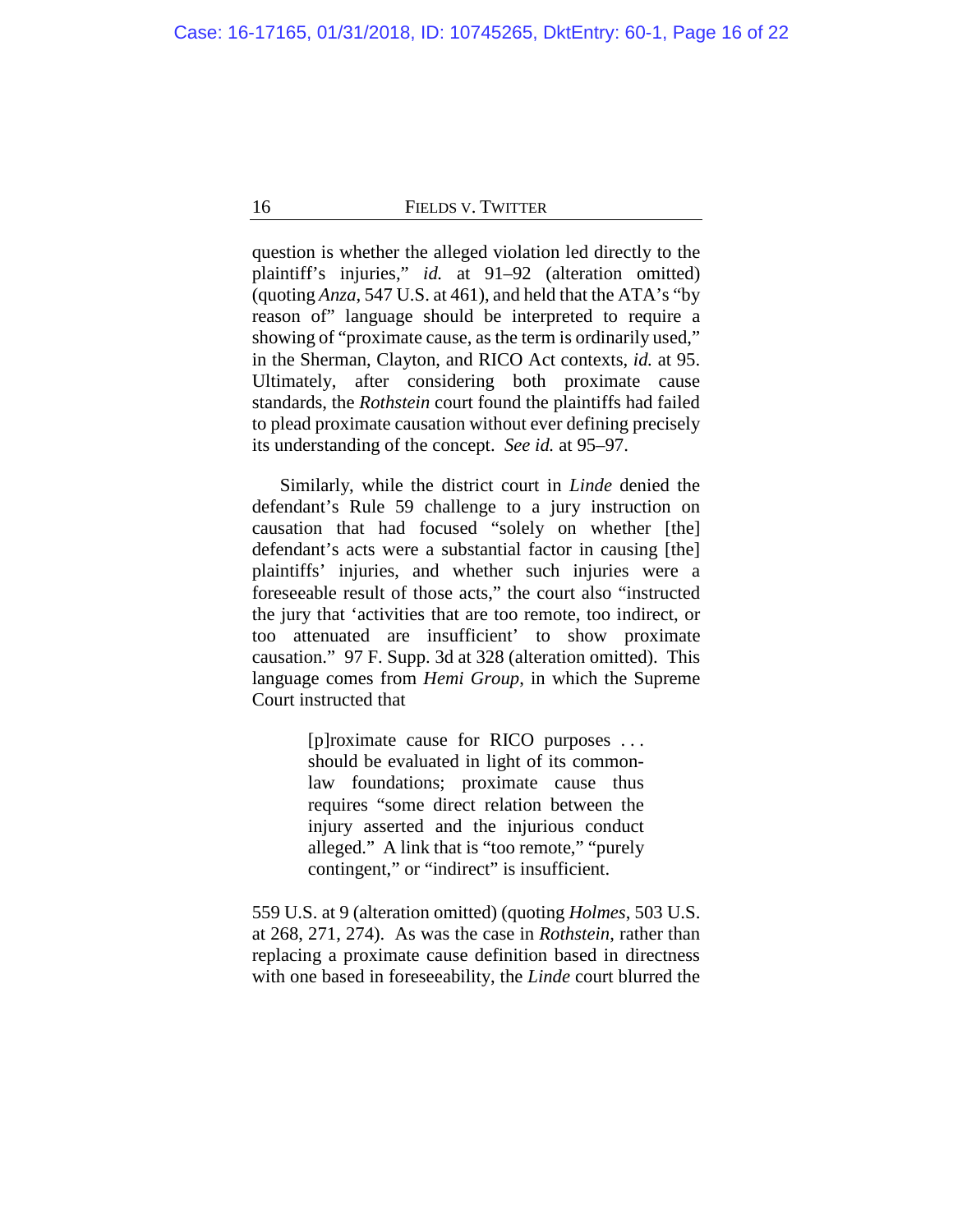two concepts. Thus, at most, Plaintiffs-Appellants' cases indicate that courts in a circuit other than ours have considered foreseeability *and* directness when evaluating showings of proximate cause in cases brought under the ATA. These cases do not trump *Holmes* and its Supreme Court progeny, and they do not establish that directness is unnecessary, or that a showing of foreseeability is sufficient on its own to demonstrate proximate causation.

To be clear, we do not hold that a consideration of foreseeability is irrelevant to, or never required in, a proximate cause analysis. Proximate cause is an infamously nebulous concept that the Court has explained is meant to serve as a generic label for "the judicial tools used to limit a person's responsibility for the consequences of that person's own acts." *Holmes*, 503 U.S. at 268; *see also Paroline v. United States*, 134 S. Ct. 1710, 1719 (2014) ("The idea of proximate cause, as distinct from actual cause or cause in fact, defies easy summary."); *United States v. Galan*, 804 F.3d 1287, 1290 (9th Cir. 2015) ("As the Court demonstrated, the phrase 'proximate cause' hides (or encompasses) interpretive problems of its own.").We recognize that foreseeability is another of the "judicial tools" in the proximate cause toolshed. *See Hemi Grp.*, 559 U.S. at 12 ("The concepts of direct relationship and foreseeability are of course two of the 'many shapes proximate cause took at common law.'" (alteration omitted) (quoting *Holmes*, 559 U.S. at 268)).

However, for purposes of the ATA, it is a direct relationship, rather than foreseeability, that is required. "The key to the better interpretation lies in [the] statutory history." *Holmes*, 503 U.S. at 267. In the ATA, Congress chose to use the phrase "by reason of" to require a proximate cause showing, and the Court has consistently rejected arguments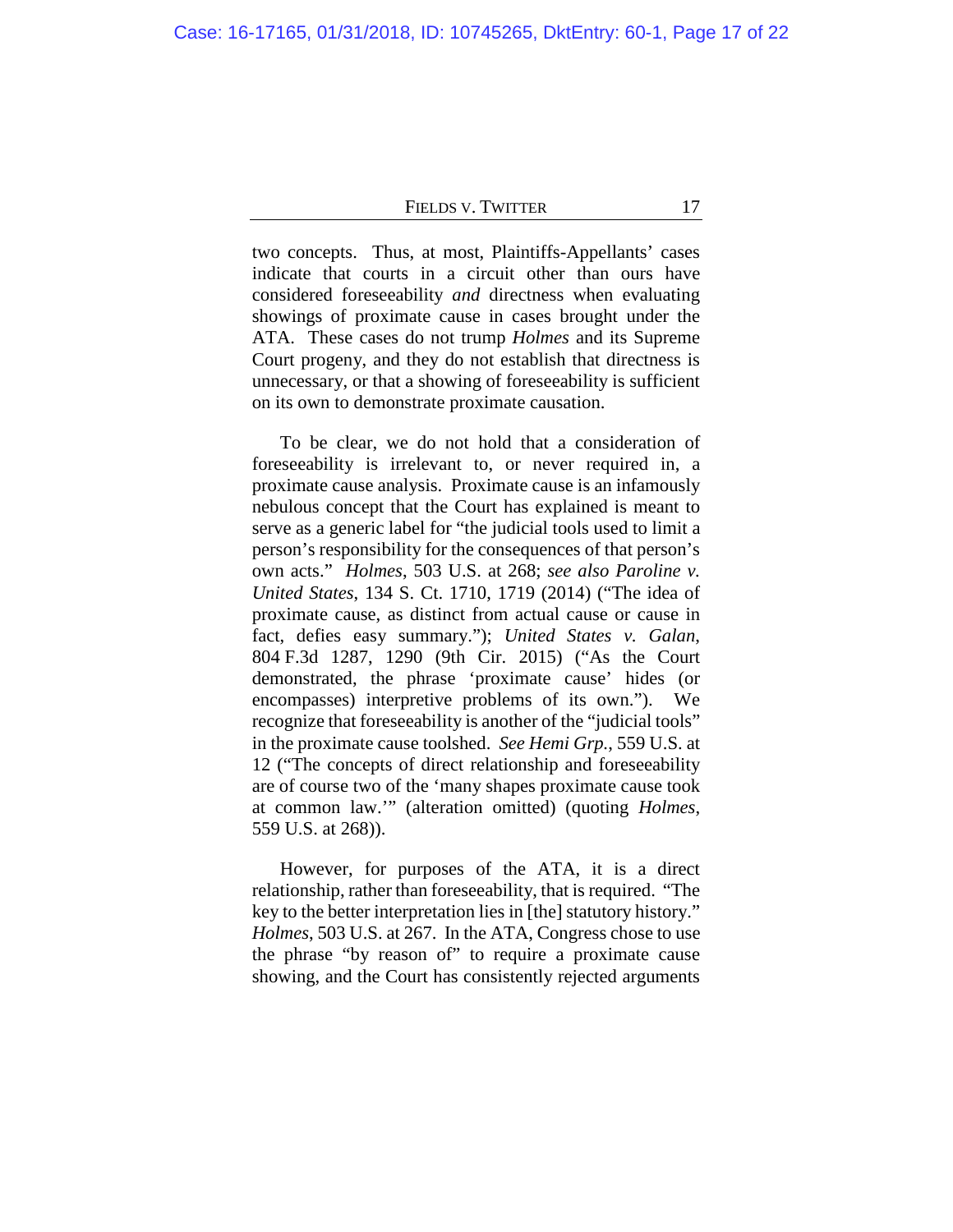that this language requires only foreseeability. *See Hemi Grp.*, 559 U.S. at 12 (affirming *Anza*'s rejection of foreseeability in favor of focus "on the directness of the relationship between the conduct and the harm"). And even in other contexts, where the Court has given foreseeability analysis more weight, the Court has still evinced a concern for the presence of some direct relationship between the defendant's acts and the injury. *See, e.g.*, *Cty. of L.A. v. Mendez*, 137 S. Ct. 1539, 1548–49 (2017) (holding that § 1983 claim "required consideration of the 'foreseeability or the scope of the risk created by the predicate conduct,' and required the court to conclude that there was 'some direct relation between the injury asserted and the injurious conduct alleged'" (quoting *Paroline*, 134 S. Ct. at 1719)). Thus, while it is true that "[t]he proximate-cause inquiry is not easy to define, and over the years . . . has taken various forms," we "have a great deal of experience applying it, and . . . a wealth of precedent for [us] to draw upon in doing so." *Lexmark*, 134 S. Ct. at 1390. Here, the relevant precedents analyzing the phrase "by reason of" dictate that it must require a showing of at least some direct relationship between a defendant's acts and a plaintiff's injuries.

#### **C. Plaintiffs-Appellants' Fungibility Argument**

In support of their alternative proximate causation definition, Plaintiffs-Appellants rely heavily on case law emphasizing the fungibility of support to terrorist organizations. For example, in *Humanitarian Law Project v. Reno*, 205 F.3d 1130 (9th Cir. 2000), we held that "all material support" given to terrorist organizations "aids their unlawful goals." *Id.* at 1136. Focusing our attention on financial contributions in particular, we noted that there was no way to distinguish among those given to terrorist organizations for good versus for ill because (1) a donor has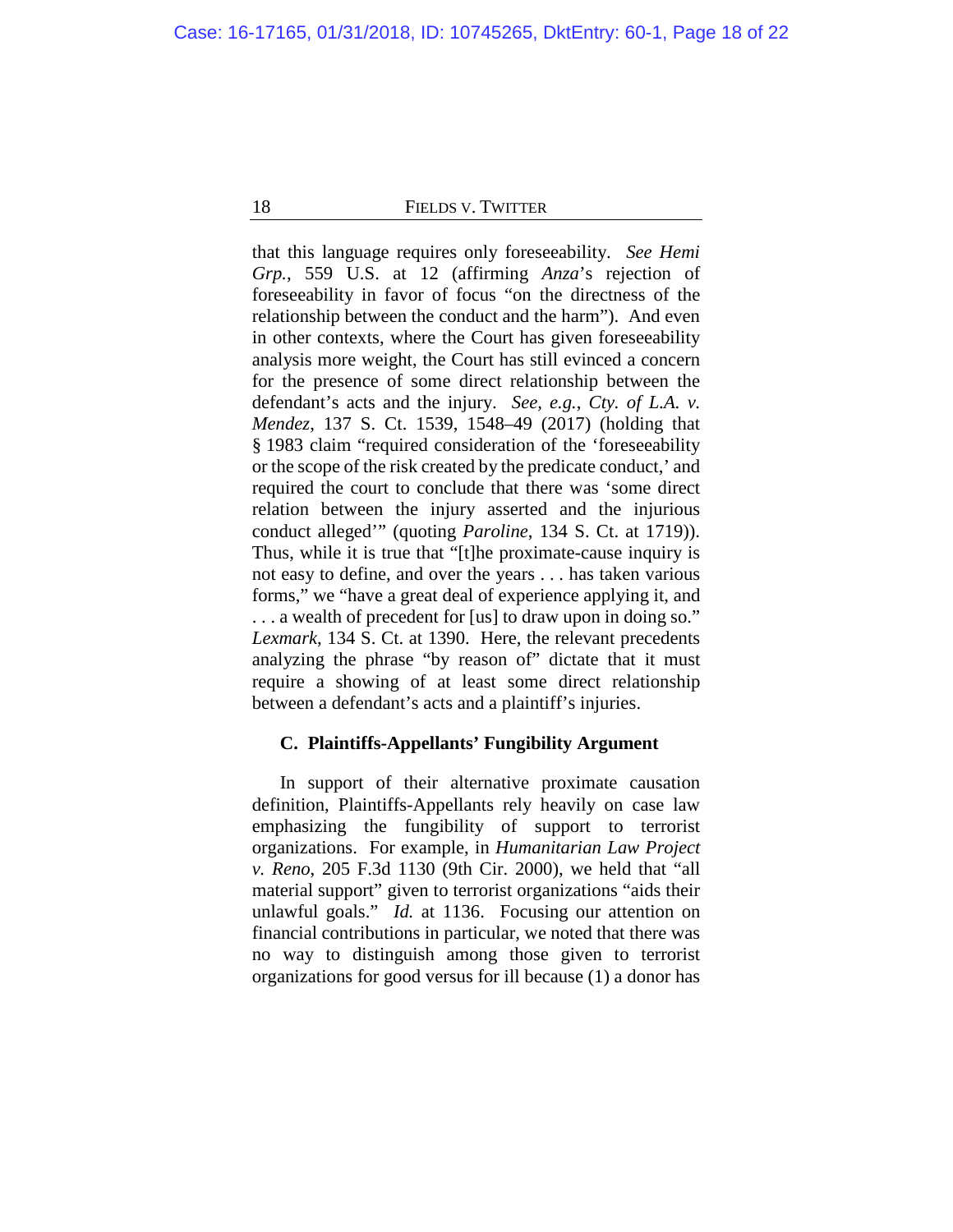no way to tell how his donation is used; (2) "even contributions earmarked for peaceful purposes can be used to give aid to the families of those killed while carrying out terrorist acts, thus making the decision to engage in terrorism more attractive"; and (3) "money is fungible," such that "giving support intended to aid an organization's peaceful activities frees up resources that can be used for terrorist acts." *Id.* And, in *Holder v. Humanitarian Law Project*, 561 U.S. 1 (2010), the Supreme Court expanded on our reasoning, holding that material support "in any form" could be fungible. *Id.* at 29–36.

But these cases do not sway us to adopt Plaintiffs-Appellants' foreseeability standard. For one thing, their concern is with what constitutes "material support," not proximate causation. For another, their emphasis on the fungibility of support to terrorists only highlights the insufficiency of foreseeability alone as the standard for proximate causation in the ATA context. Indeed, the Court recently rejected a foreseeability standard of proximate causation for precisely this reason in *Bank of America Corporation v. City of Miami*, holding that in the context of the Fair Housing Act (FHA), "foreseeability alone [could] not ensure the close connection that proximate cause requires." 137 S. Ct. at 1306. The Court reasoned that because "[t]he housing market is interconnected with economic and social life," an FHA violation could "'be expected to cause ripples of harm to flow' far beyond the defendant's misconduct." *Id.* (quoting *Associated Gen. Contractors*, 459 U.S. at 534). However, the Court found "[n]othing in the statute [to] suggest[] that Congress intended to provide a remedy wherever those ripples travel," and was troubled by the risk of "massive and complex damages litigation" that "entertaining suits to recover damages for any foreseeable result of an FHA violation"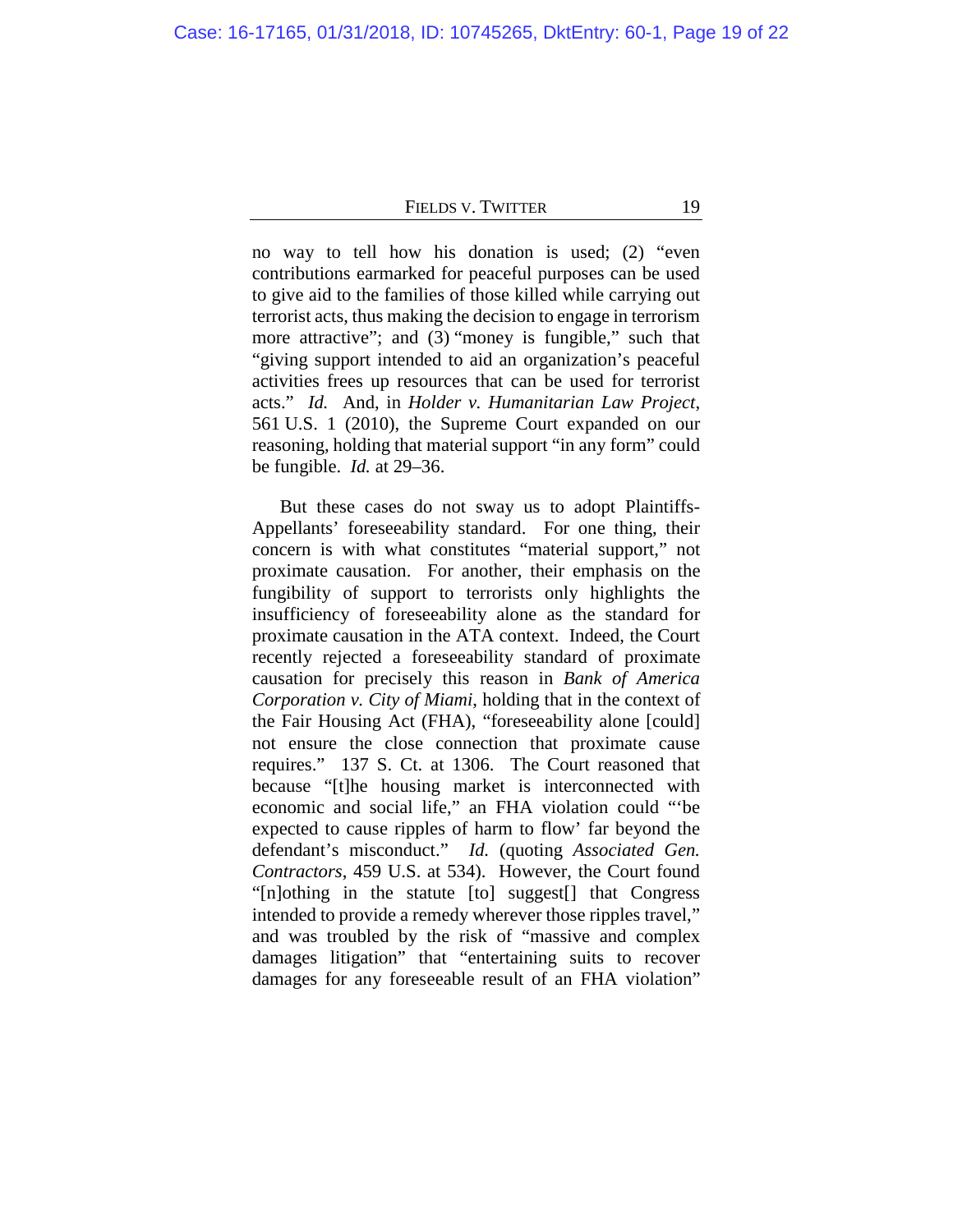would pose. *Id.* (quoting *Associated Gen. Contractors*, 459 U.S. at 545). Thus, the Court held that the FHA should be analogized to statutes with common law foundations, like the RICO Act, to which the Court has "repeatedly applied directness principles" and "require[d] 'some direct relation between the injury asserted and the injurious conduct alleged.'" *Id.* (quoting *Holmes*, 503 U.S. at 268).

We reach the same conclusion. Communication services and equipment are highly interconnected in modern economic and social life, such that the provision of these services and equipment to terrorists could be expected to cause ripples of harm to flow far beyond the defendant's misconduct. Nothing in § 2333 indicates that Congress intended to provide a remedy to every person reached by these ripples; instead, Congress intentionally used the "by reason of" language to limit recovery. Moreover, we are troubled by the seemingly boundless litigation risks that would be posed by extending the ATA's bounds as far as foreseeability may reach.

We also note that even where courts have accepted a fungibility theory with regard to the provision of material support to terrorists, they have emphasized that the fact of fungibility does not relieve claimants of their burden to show causation. Accepting the fungible nature of material support does not require a court to also hold that *any* reckless contribution to a terrorist group or affiliate, no matter its attenuation, must result in civil liability. *See, e.g.*, *Rothstein*, 708 F.3d at 96 (rejecting theory that proximate cause was established per se by violation of antiterrorism law because that theory would impose strict liability inconsistent with Congress's intent in using "by reason of" language); *In re Terrorist Attacks on Sept. 11, 2001*, 714 F.3d 118, 125 (2d Cir. 2013) ("Although Congress clearly intended to create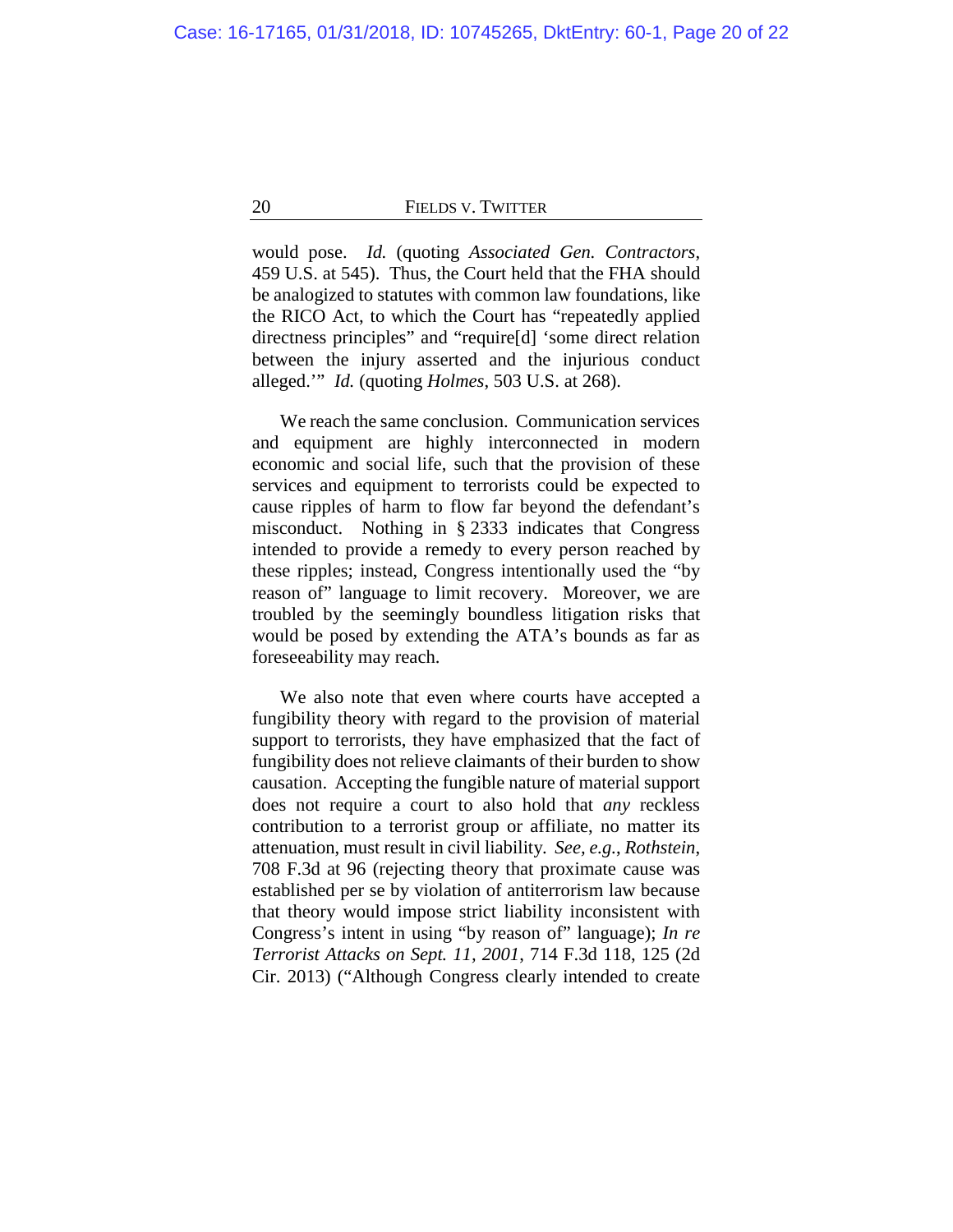impediments to terrorism by 'the imposition of liability at any point along the causal chain of terrorism,' the 'by reason of' language of the statute restricts the imposition of such liability to situations where plaintiffs plausibly allege that defendants['] actions proximately caused their injuries." (quoting S. Rep. No. 102-342, at 22 (1992)); *Gill v. Arab Bank, PLC*, 893 F. Supp. 2d 474, 522 (E.D.N.Y. 2012) (rejecting "the contention that *any* reckless contribution to a terrorist group or its affiliate, no matter how attenuated, will result in civil liability, without the demonstration of a proximate causal relationship to the plaintiff's injury").

Thus, the fact of fungibility does not modify the causal requirement imposed by the ATA's "by reason of" element. A plaintiff must show at least some direct relationship between the injuries that he or she suffered and the defendant's acts to bring a successful ATA claim.

# **II. Plaintiffs-Appellants Fail to Plead Adequately Proximate Causation.**

Here, Plaintiffs-Appellants have not pleaded that Twitter's provision of communication equipment to ISIS, in the form of Twitter accounts and direct messaging services, had any direct relationship with the injuries that Plaintiffs-Appellants suffered. At most, the SAC establishes that Twitter's alleged provision of material support to ISIS facilitated the organization's growth and ability to plan and execute terrorist acts. But the SAC does not articulate any connection between Twitter's provision of this aid and Plaintiffs-Appellants' injuries. Rather, as the district court noted,

> the allegations in the SAC do not support a plausible inference of proximate causation between Twitter's provision of accounts to